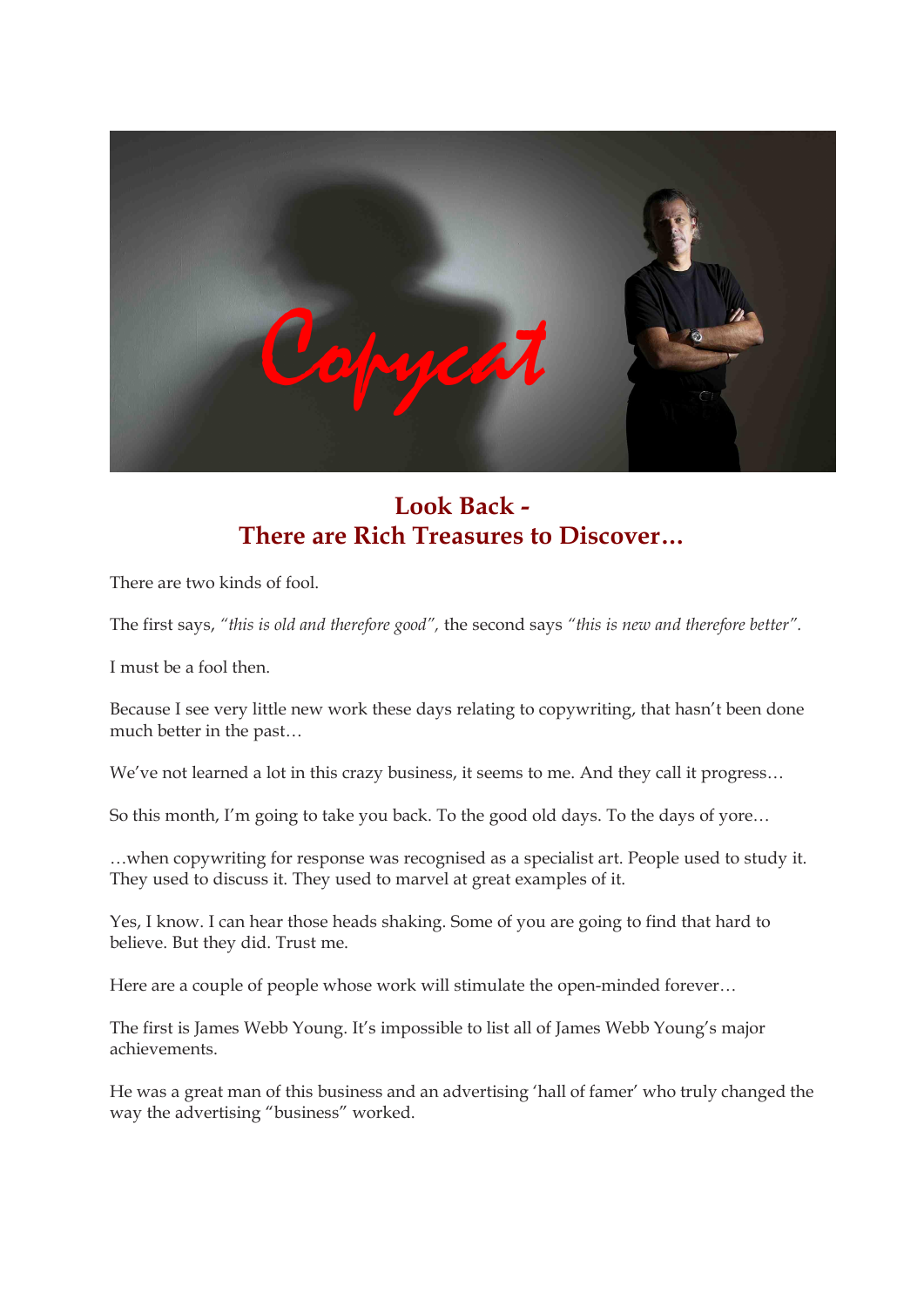James Webb Young joined J. Walter Thompson Cincinnati in 1911 as a copywriter. His previous knowledge of copy had come from his experience in New York, where he wrote mail-order advertising for a local book publisher.

After only a few years, Young became head of the Cincinnati office. It was at this office that he created some of his most memorable work.

Odorono is a great example.

It is difficult to imagine a world without something as simple as deodorant.

In fact, the first underarm deodorant product did not come into the marketplace until 1907. It was invented by a surgeon in Cincinnati. He called it Odorono. By 1919, advertising for Odorono was already well established.

In that same year, Jim Young wrote an ad for the brand that has become a classic.

The headline read, *"Within the Curve of a Woman's Arm."*

The headline for the Odorono ad, cleverly avoided mentioning the armpit. The ad itself also drew women in with copy stating that, "persons troubled with perspiration odour seldom can detect it themselves."

## **Here is the original copy Young wrote:**

Within the curve of a woman's arm.

*A frank discussion of a subject too often avoided.*

*A woman's arm! Poets have sung its grace; artists have painted its beauty. It should be the daintiest, sweetest thing in the world. And yet, unfortunately, it isn't, always. There's an old offender in this quest for perfect daintiness an offender of which we ourselves may be ever so unconscious, but which is just as truly present.*

*Shall we discuss it frankly?* 

*Many a woman who says, "No, I am never annoyed by perspiration," does not know the facts...*

*Of course, we aren't to blame because nature has made us so that the perspiration glands under the arms are more active than anywhere else. Nor are we to blame because... have made normal evaporation there impossible.*

*Would you be absolutely sure of your daintiness? It's the chemicals of the body, not uncleanliness, that cause odour. And even though there is no active perspiration no apparent moisture there may be under the arms an odour...*

*Fastidious women who want to be absolutely sure of their daintiness have found that they could not trust to their own consciousness; they have felt the need of a toilet water which would insure them against any of this kind of underarm unpleasantness, either moisture or odour.*

*To meet this need, a physician formulated Odorono a perfectly harmless and delightful toilet water...*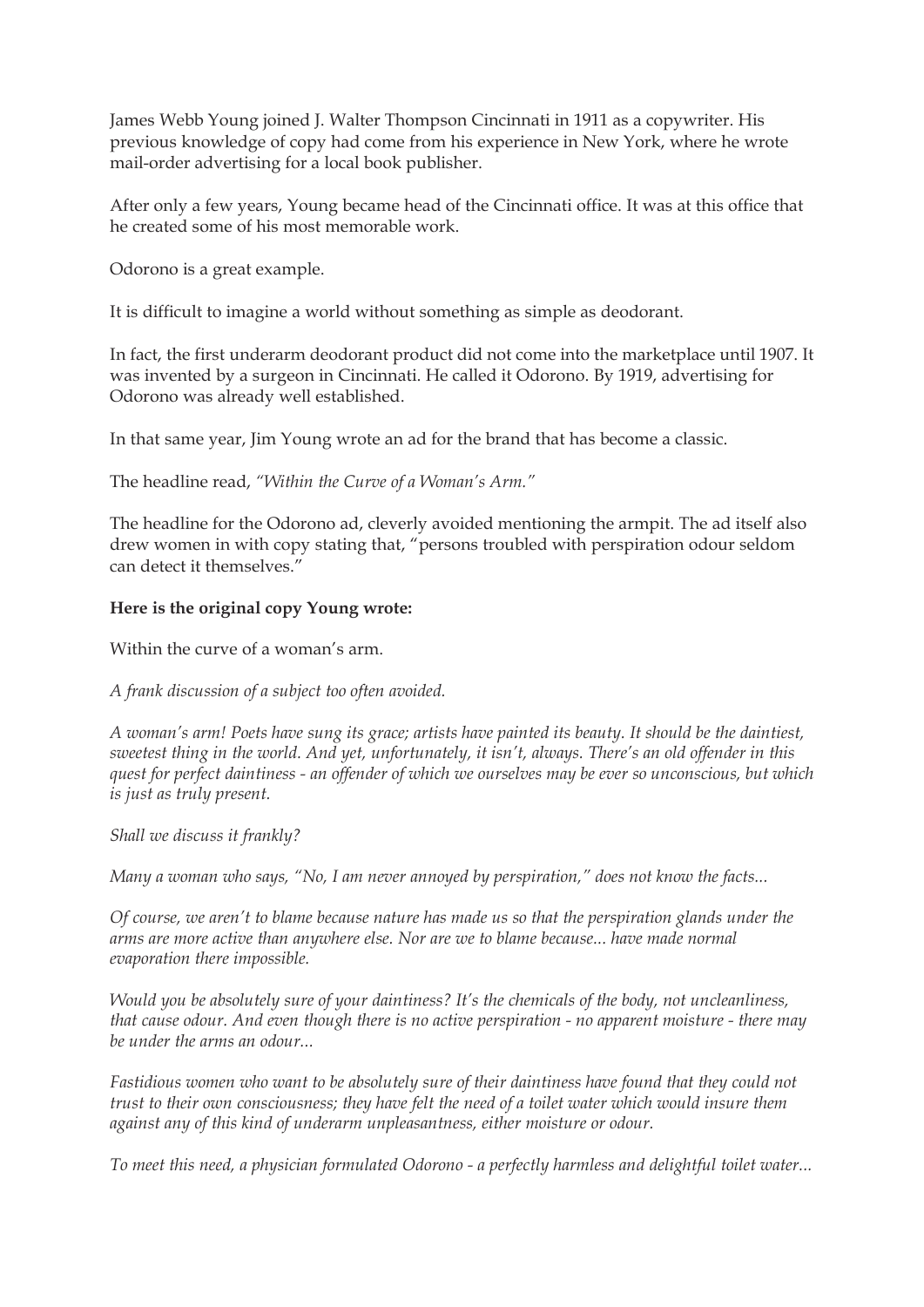The Odorono campaign ran originally in the Ladies Home Journal.

During that time the Journal and the American Medical Association warned that Odorono could be dangerous. Women, who saw the product and its advertising as being offensive and disgusting, cancelled their subscriptions to the Ladies Home Journal.

Yet amazingly, even with over 200 cancellations, Odorono sales went up by an incredible 112% in that year.

He took a taboo subject and created advertising that was cutting edge - by simply using the right words. And, by being brave too…

Don't see much of that around now either…especially from the client side – but that's a subject for a future article.

*"Nothing is said now that has not been said before" Terence (161 BC)*

How true that is. Drayton told me years ago that *"there is nothing new in this business".* I thought he was nuts at the time. Now I know he was right.

Most "original" ideas are reworks of what has gone before.

Writer George Polti reckoned that there are only 36 dramatic situations. Any plot, old or new, fits into one of the 36.

Shakespeare's Hamlet can be traced back to a 12th century tale by a Danish writer called Saxo Grammaticus. Which in turn, can be traced to a story called Amlothi in the 1100s.

And that was 'nicked' from a story called Amleth in 917.

What this all means is this. There is nothing new in our business, only new ways of looking at old ideas.

My good pal Murray Raphel summed it up in his usual flamboyant style in an article a few years ago.

"In those very rare times when a "new and original" idea does appear, it is often rejected. Because there are dangers in making changes."

Example: When you change your advertising copy for an established product or service, nine out of ten times nothing happens to sales.

There is a legendary story of the CEO of a soft drinks company whose advertising was a popular jingle that was running for several years.

He called in his advertising agency and asked, *"How many of your people work on my account?"* 

*"Forty five,"* said the advertising executive. *"What do they all do?"* asked the CEO. *"Well,"* he was told, *"one of them is working on new ideas for future advertising.*

The other 44 have the job of keeping you from changing what's working."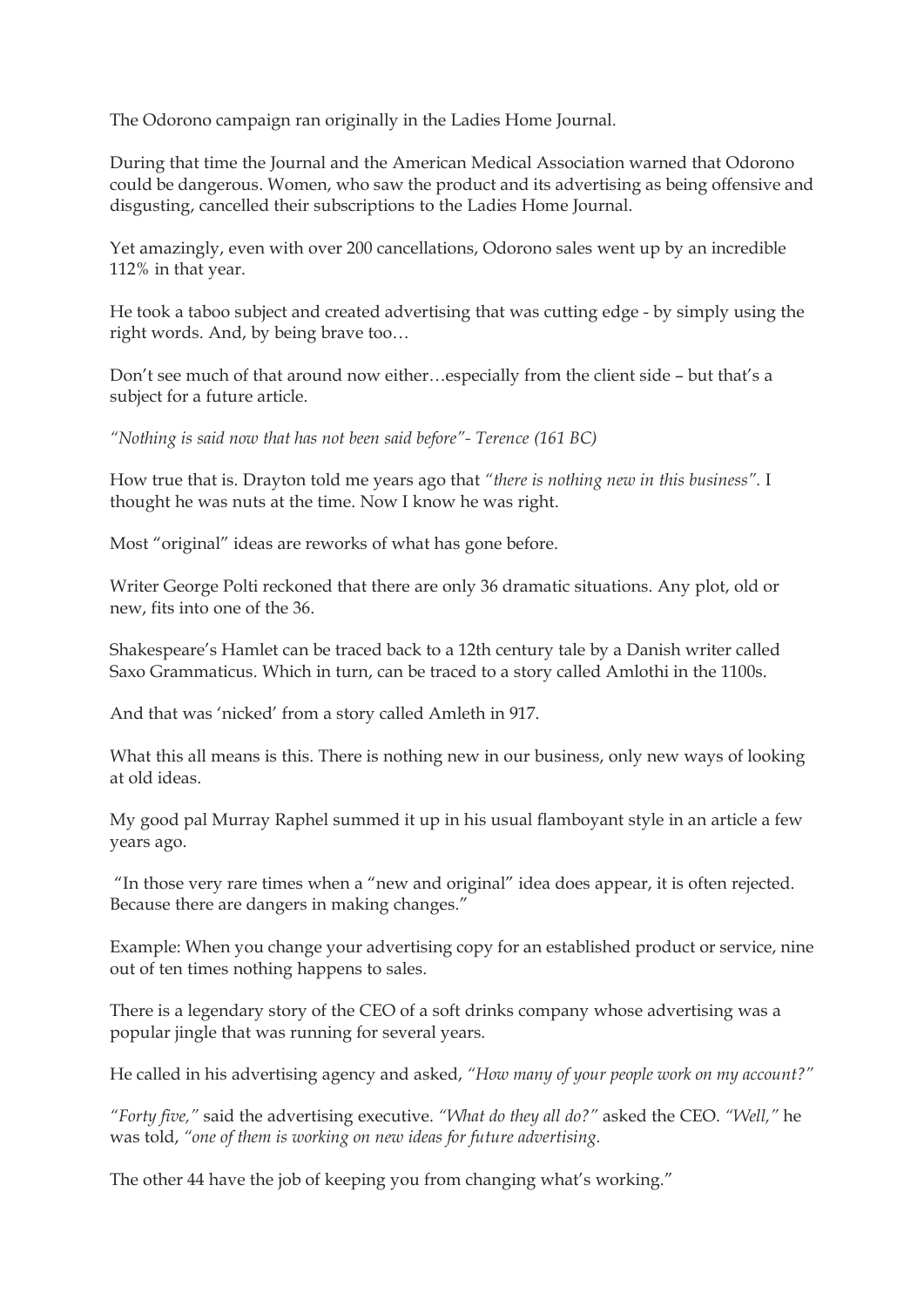Someone who really knew what worked in advertising was Claude Hopkins.

He was the outstanding copywriter and strategist of his time. His time was the 20's and 30's. The place, predictably, the USA.

Hopkins wrote two books, the first of which was *Scientific Advertising*, published in 1923. If you read only one book on the art of communication, make it this one. I normally read it twice a year and have done so for over 10 years. I still find gems in its pages.

David Ogilvy said after reading this book, *"Nobody should be allowed to have anything to do with advertising until they have read this book seven times. It changed the course of my life".*

## *\*\*Want to own a copy of this wonderful book? Please see my note at the foot of this article\*\**

Hopkins believed that *"advertising is salesmanship"* and as such, it should be measurable and justify the results that it produces. He was a strong believer in *"reason why copy"* and the principles that he discovered and documented are as valid today, as they were then.

Whatever medium you use, from print advertising to the Internet, the fundamentals taught by this great man are universal and timeless.

Back in 1919, Schlitz beer approached Claude Hopkins. Their beer sales were in 15th place. They asked Hopkins if he could help them sell more beer. He agreed to meet with Schlitz and toured the brewery. He was fascinated with what he discovered. He then returned two months later with an ad campaign.

His ads told of the *"crystal clear water from a special artesian well"*. They told of the one "mother" yeast cell that produced all the yeast for fermenting the beer. It was the result of over *"1,500 experiments and produced a very distinct fresh, crisp taste".* He told of how the bottles were *"sterilized 12 times to ensure purity, so that nothing would interfere with the clean taste of the beer".*

The Schlitz people hated it. They explained to Hopkins that this would never work. They told him, "All beer is made the same way." Hopkins calmly assured them that people would be fascinated with the "behind the scenes" look and, that no other beer maker had ever told the story.

After much discussion, Schlitz relented and let the ads roll out. Six months later, Schlitz beer was the Number 1 selling beer in the nation.

From 15th place to 1st in half a year – absolutely astonishing…

In actual fact, Schlitz were right. All beers are made pretty much the same way.

But, what Claude Hopkins had done was to turn the features that went into making beer, into the **benefits** people gained when they cracked one open and drank it - clean, crisp and, distinctive.

The work of a master.